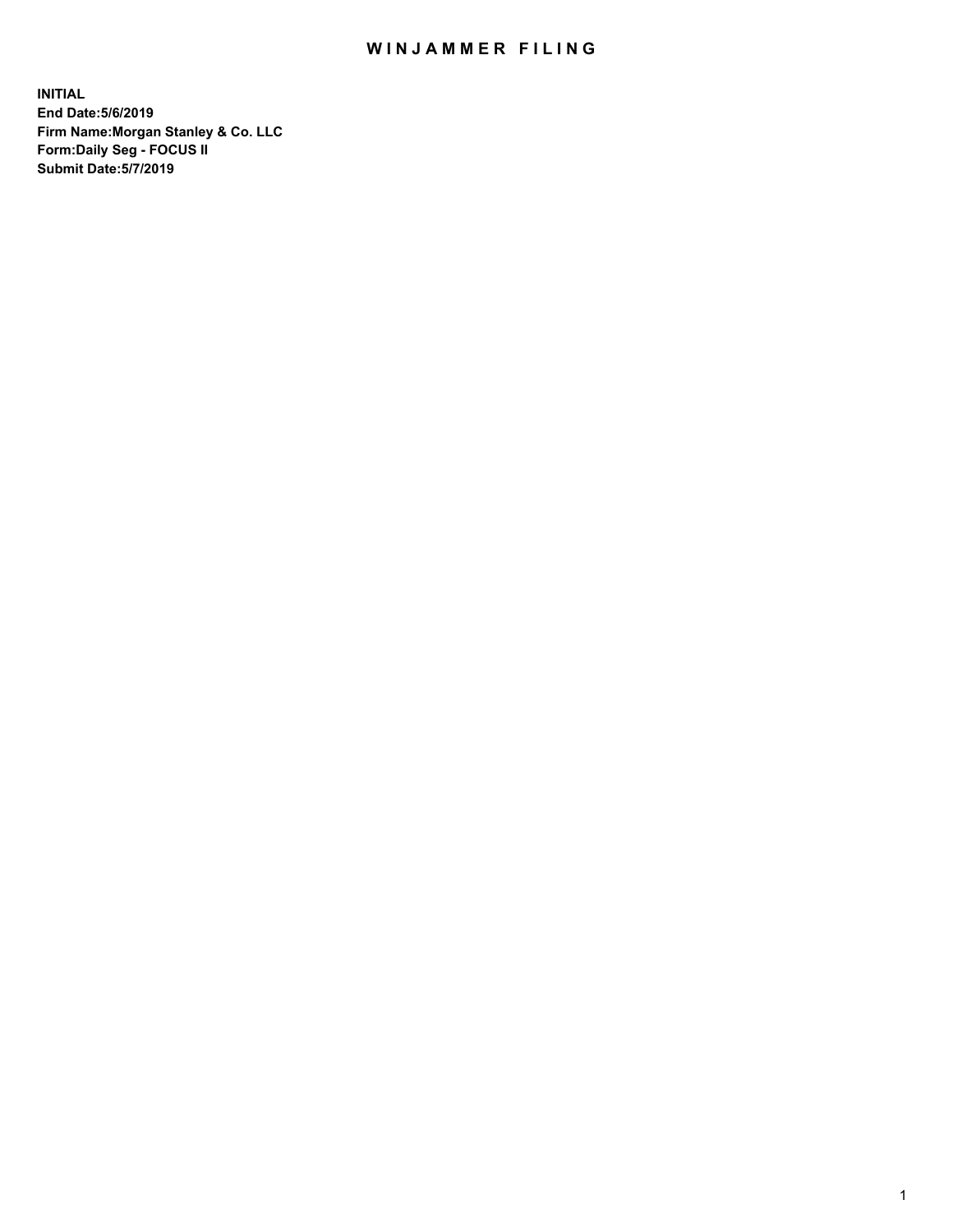**INITIAL End Date:5/6/2019 Firm Name:Morgan Stanley & Co. LLC Form:Daily Seg - FOCUS II Submit Date:5/7/2019 Daily Segregation - Cover Page**

| Name of Company                                                                                                                                                                                                                                                                                                                | Morgan Stanley & Co. LLC                        |
|--------------------------------------------------------------------------------------------------------------------------------------------------------------------------------------------------------------------------------------------------------------------------------------------------------------------------------|-------------------------------------------------|
| <b>Contact Name</b>                                                                                                                                                                                                                                                                                                            | <b>Ikram Shah</b>                               |
| <b>Contact Phone Number</b>                                                                                                                                                                                                                                                                                                    | 212-276-0963                                    |
| <b>Contact Email Address</b>                                                                                                                                                                                                                                                                                                   | Ikram.shah@morganstanley.com                    |
| FCM's Customer Segregated Funds Residual Interest Target (choose one):<br>a. Minimum dollar amount: ; or<br>b. Minimum percentage of customer segregated funds required:% ; or<br>c. Dollar amount range between: and; or<br>d. Percentage range of customer segregated funds required between:% and%.                         | 235,000,000<br><u>0</u><br><u>00</u><br>00      |
| FCM's Customer Secured Amount Funds Residual Interest Target (choose one):<br>a. Minimum dollar amount: ; or<br>b. Minimum percentage of customer secured funds required:% ; or<br>c. Dollar amount range between: and; or<br>d. Percentage range of customer secured funds required between: % and %.                         | 140,000,000<br><u>0</u><br>0 <sub>0</sub><br>00 |
| FCM's Cleared Swaps Customer Collateral Residual Interest Target (choose one):<br>a. Minimum dollar amount: ; or<br>b. Minimum percentage of cleared swaps customer collateral required:% ; or<br>c. Dollar amount range between: and; or<br>d. Percentage range of cleared swaps customer collateral required between:% and%. | 92,000,000<br><u>0</u><br>0 Q<br>0 <sub>0</sub> |

Attach supporting documents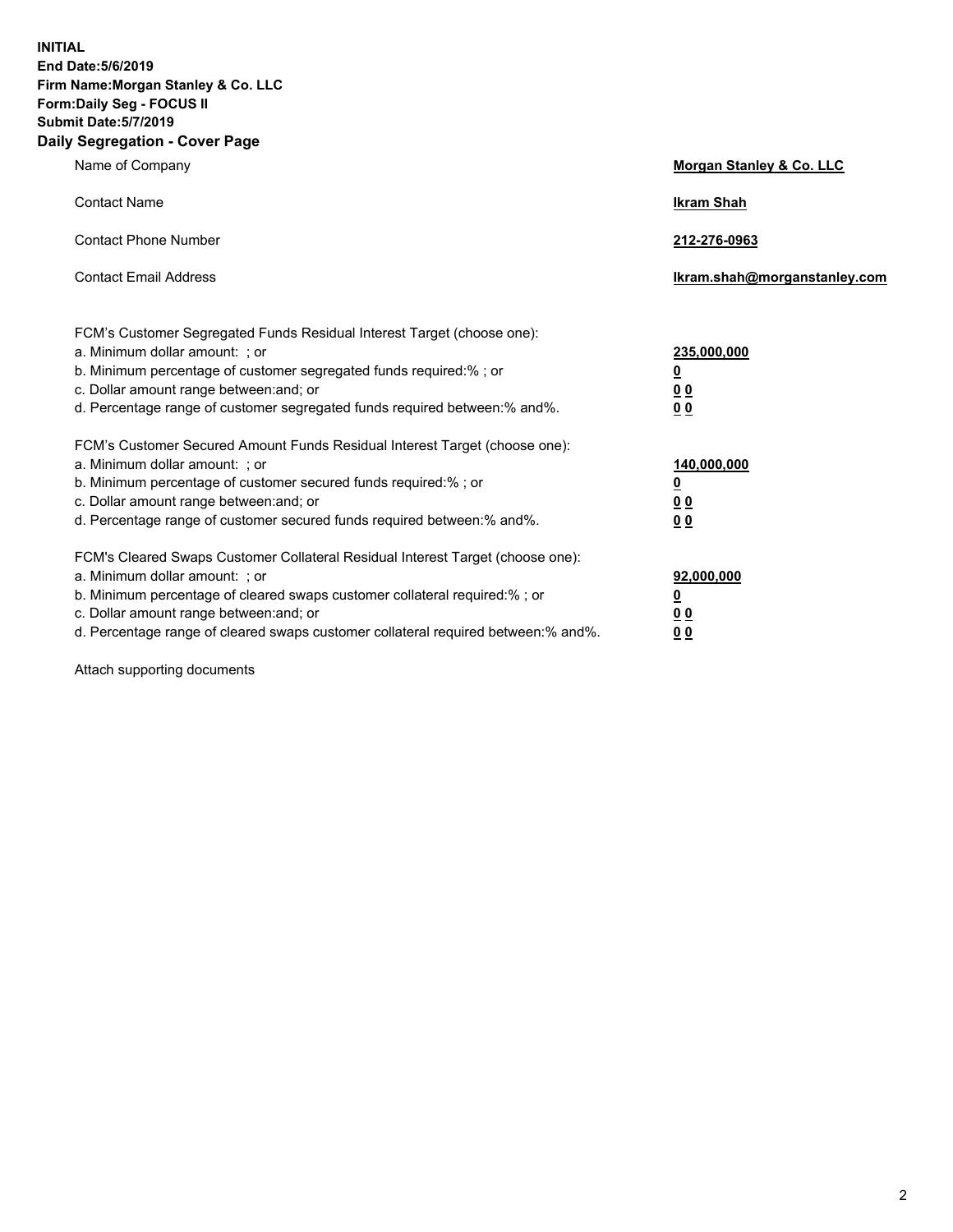|          | <b>INITIAL</b><br>End Date: 5/6/2019<br>Firm Name: Morgan Stanley & Co. LLC<br>Form: Daily Seg - FOCUS II<br><b>Submit Date: 5/7/2019</b>                                                                                                                                                                  |                                                                                                                                      |
|----------|------------------------------------------------------------------------------------------------------------------------------------------------------------------------------------------------------------------------------------------------------------------------------------------------------------|--------------------------------------------------------------------------------------------------------------------------------------|
|          | <b>Daily Segregation - Secured Amounts</b>                                                                                                                                                                                                                                                                 |                                                                                                                                      |
| 1.       | Foreign Futures and Foreign Options Secured Amounts<br>Amount required to be set aside pursuant to law, rule or regulation of a foreign<br>government or a rule of a self-regulatory organization authorized thereunder<br>Net ledger balance - Foreign Futures and Foreign Option Trading - All Customers | $0$ [7305]                                                                                                                           |
|          | A. Cash<br>B. Securities (at market)                                                                                                                                                                                                                                                                       | 3,012,574,142 <sub>[7315]</sub><br>2,296,439,984 [7317]                                                                              |
| 2.<br>3. | Net unrealized profit (loss) in open futures contracts traded on a foreign board of trade<br>Exchange traded options                                                                                                                                                                                       | 74,581,432 [7325]                                                                                                                    |
| 4.       | a. Market value of open option contracts purchased on a foreign board of trade<br>b. Market value of open contracts granted (sold) on a foreign board of trade<br>Net equity (deficit) (add lines 1.2. and 3.)                                                                                             | 13,857,487 [7335]<br>-11,159,815 [7337]<br>5,386,293,230 [7345]                                                                      |
| 5.       | Account liquidating to a deficit and account with a debit balances - gross amount<br>Less: amount offset by customer owned securities                                                                                                                                                                      | 122,782,901 [7351]<br>-121,458,067 [7352] 1,324,834<br>[7354]                                                                        |
| 6.       | Amount required to be set aside as the secured amount - Net Liquidating Equity<br>Method (add lines 4 and 5)                                                                                                                                                                                               | 5,387,618,064 [7355]                                                                                                                 |
| 7.       | Greater of amount required to be set aside pursuant to foreign jurisdiction (above) or line<br>6.                                                                                                                                                                                                          | 5,387,618,064 [7360]                                                                                                                 |
| 1.       | FUNDS DEPOSITED IN SEPARATE REGULATION 30.7 ACCOUNTS<br>Cash in banks<br>A. Banks located in the United States                                                                                                                                                                                             | 415,865,813 [7500]                                                                                                                   |
| 2.       | B. Other banks qualified under Regulation 30.7<br>Securities                                                                                                                                                                                                                                               | 542,789,455 [7520] 958,655,268<br>[7530]                                                                                             |
|          | A. In safekeeping with banks located in the United States<br>B. In safekeeping with other banks qualified under Regulation 30.7                                                                                                                                                                            | 432,980,281 [7540]<br>0 [7560] 432,980,281 [7570]                                                                                    |
| 3.       | Equities with registered futures commission merchants<br>A. Cash<br><b>B.</b> Securities<br>C. Unrealized gain (loss) on open futures contracts<br>D. Value of long option contracts                                                                                                                       | 7,222,390 [7580]<br>$0$ [7590]<br>$-62,598$ [7600]<br>$0$ [7610]                                                                     |
| 4.       | E. Value of short option contracts<br>Amounts held by clearing organizations of foreign boards of trade<br>A. Cash<br><b>B.</b> Securities<br>C. Amount due to (from) clearing organization - daily variation<br>D. Value of long option contracts                                                         | 0 [7615] 7,159,792 [7620]<br>$0$ [7640]<br>$0$ [7650]<br>$0$ [7660]                                                                  |
| 5.       | E. Value of short option contracts<br>Amounts held by members of foreign boards of trade                                                                                                                                                                                                                   | $0$ [7670]<br>0 [7675] 0 [7680]                                                                                                      |
|          | A. Cash<br><b>B.</b> Securities<br>C. Unrealized gain (loss) on open futures contracts<br>D. Value of long option contracts<br>E. Value of short option contracts                                                                                                                                          | 2,238,878,447 [7700]<br>1,863,459,703 [7710]<br>74,644,030 [7720]<br>13,857,487 [7730]<br>-11,159,815 [7735] 4,179,679,852<br>[7740] |
| 6.       | Amounts with other depositories designated by a foreign board of trade                                                                                                                                                                                                                                     | $0$ [7760]                                                                                                                           |
| 7.<br>8. | Segregated funds on hand<br>Total funds in separate section 30.7 accounts                                                                                                                                                                                                                                  | $0$ [7765]<br>5,578,475,193 [7770]                                                                                                   |
| 9.       | Excess (deficiency) Set Aside for Secured Amount (subtract line 7 Secured Statement<br>Page 1 from Line 8)                                                                                                                                                                                                 | 190,857,129 [7380]                                                                                                                   |
|          |                                                                                                                                                                                                                                                                                                            |                                                                                                                                      |

- 10. Management Target Amount for Excess funds in separate section 30.7 accounts **140,000,000** [7780]
- 11. Excess (deficiency) funds in separate 30.7 accounts over (under) Management Target **50,857,129** [7785]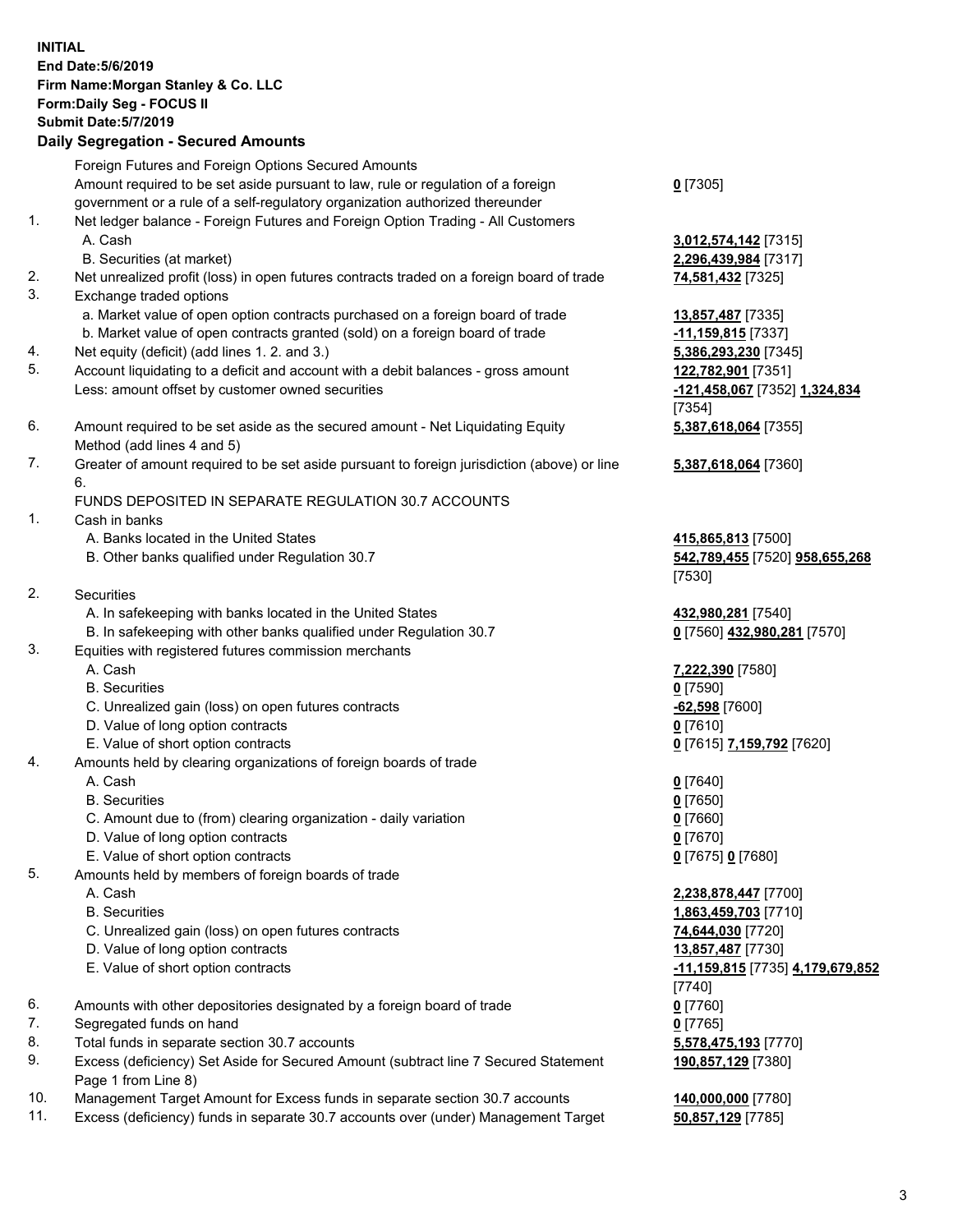**INITIAL End Date:5/6/2019 Firm Name:Morgan Stanley & Co. LLC Form:Daily Seg - FOCUS II Submit Date:5/7/2019 Daily Segregation - Segregation Statement** SEGREGATION REQUIREMENTS(Section 4d(2) of the CEAct) 1. Net ledger balance A. Cash **8,215,451,524** [7010] B. Securities (at market) **6,237,697,362** [7020] 2. Net unrealized profit (loss) in open futures contracts traded on a contract market **1,871,969,364** [7030] 3. Exchange traded options A. Add market value of open option contracts purchased on a contract market **284,515,808** [7032] B. Deduct market value of open option contracts granted (sold) on a contract market **-238,515,000** [7033] 4. Net equity (deficit) (add lines 1, 2 and 3) **16,371,119,058** [7040] 5. Accounts liquidating to a deficit and accounts with debit balances - gross amount **359,438,248** [7045] Less: amount offset by customer securities **-351,838,152** [7047] **7,600,096** [7050] 6. Amount required to be segregated (add lines 4 and 5) **16,378,719,154** [7060] FUNDS IN SEGREGATED ACCOUNTS 7. Deposited in segregated funds bank accounts A. Cash **3,686,371,539** [7070] B. Securities representing investments of customers' funds (at market) **0** [7080] C. Securities held for particular customers or option customers in lieu of cash (at market) **486,293,534** [7090] 8. Margins on deposit with derivatives clearing organizations of contract markets A. Cash **6,941,801,189** [7100] B. Securities representing investments of customers' funds (at market) **0** [7110] C. Securities held for particular customers or option customers in lieu of cash (at market) **5,751,403,828** [7120] 9. Net settlement from (to) derivatives clearing organizations of contract markets **-257,972,431** [7130] 10. Exchange traded options A. Value of open long option contracts **284,515,808** [7132] B. Value of open short option contracts **-238,515,000** [7133] 11. Net equities with other FCMs A. Net liquidating equity **7,566,088** [7140] B. Securities representing investments of customers' funds (at market) **0** [7160] C. Securities held for particular customers or option customers in lieu of cash (at market) **0** [7170] 12. Segregated funds on hand **0** [7150] 13. Total amount in segregation (add lines 7 through 12) **16,661,464,555** [7180] 14. Excess (deficiency) funds in segregation (subtract line 6 from line 13) **282,745,401** [7190]

- 15. Management Target Amount for Excess funds in segregation **235,000,000** [7194]
- 16. Excess (deficiency) funds in segregation over (under) Management Target Amount Excess

**47,745,401** [7198]